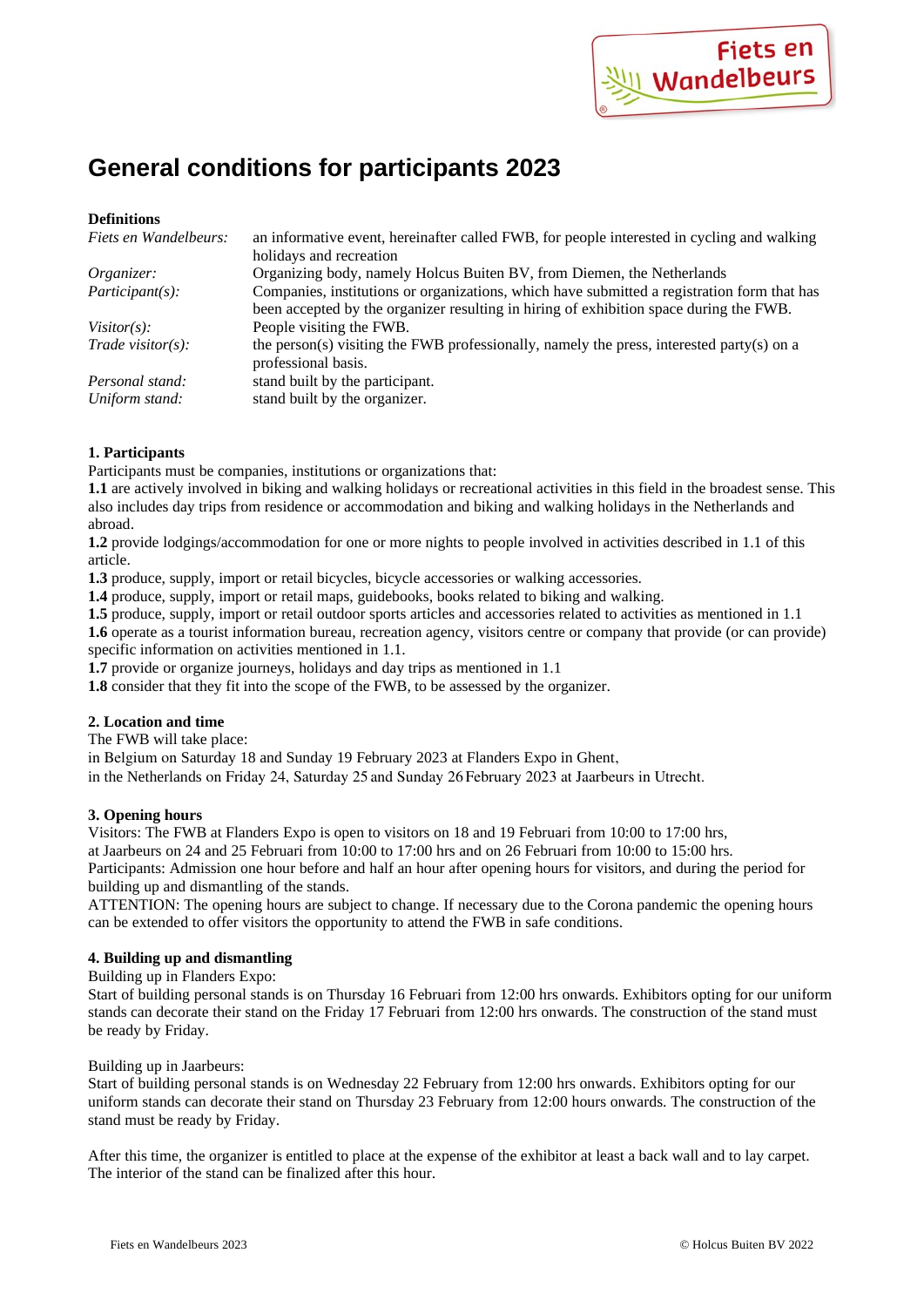

Dismantling of the stands at Flanders Expo:

Start is Sunday at 17:30 hrs. From 19:00 hrs vehicles may enter the exhibition halls and the actually breaking down of the stands can start. Uniform stands have to be cleared up completely before 19:00 hrs. Dismantling of personal stands must have been started before 21:00 hrs.

Dismantling of the stands at Jaarbeurs:

Start is Sunday at 15:30 hrs. From 17:00 hrs vehicles may enter the exhibition halls and the actually breaking down of the stands can start. Uniform stands have to be cleared up completely before 18:00 hrs. Dismantling of personal stands must have been started before 20:00 hrs.

Both at Jaarbeurs as well at Flanders Expo the halls have to be handed over empty at night at 24:00 hrs.

Dismantling of all stands must take place at the prescribed times. The organizer publishes all information on the website for exhibitors. If a stand is not dismantled, or left in the original condition, in time, the participant will be liable to pay the extra costs.

During the construction and dismantling safety rules apply as defined by Flanders Expo or Jaarbeurs.

ATTENTION: The building and dismantling hours are subject to change. If necessary due to the Corona pandemic the hours can be changed to make it possible to perform the necessary labour in safe conditions.

## **5. Stand and design**

## **5.1** A stand is at least two meters deep.

**5.2** Participants should explicitly take into account the character and atmosphere which the organizer of the FWB has in view, which include a decent back wall and carpeting. The use of audio and other audiovisual equipment must be limited so that other stands are not hindered in their regular presentations. The final judgement will be to the organizer. **5.3** Materials brought into the rented stand should not exceed the limits of the available space. Participants must at all times follow the instructions given by, or on behalf of, the organizer. In addition, participants must comply with the venue buildings' own rules, which can be found on the website of the organizer. Back walls must be placed at least 2 meter from the aisles. Maximum height of stands is three meters, provided that there is space to build that high. The organizer can allow exceptions to this building height. A written request for permission should reach the organizer two months before the FWB at the latest. If this request is submitted too late or not at all, any loss suffered or any stand adaptation required will be at the participant's own risk and costs. The organizer will mark the uniform stands with alphanumeric characters on the stands to indicate the location in the hall. The visible exterior of the stand has to be finalized completely.

**5.4** The design of personal stands must comply with the character and atmosphere of the FWB as the organizer has in mind and indicated, and must be submitted to the organizer two months before the FWB at the latest. Constructional designs will be submitted to the department of the government responsible for structures and buildings. No objects may be attached to the ceiling or the roof of the building by the stand builder.

**5.5** After use, participants must leave the uniform stand they have rented in the same condition as it was accepted, this to the satisfaction and judgement of the organizer. If the stand is not returned in its original condition after use, or goods or other items have been left behind, the organizer can have the stand repaired or the materials removed at the participant's cost.

**5.6** During the opening hours of the FWB, the stand must be fully equipped and manned.

**5.7** The organizer reserves the right to allocate stands to participants in accordance with his own views. Participants cannot derive rights from arrangements or maps sent to them in the planning stage. The organizer can change the arrangement of the stands at any time.

**5.8** Participants are not allowed to provide in whatever way in the catering for the visitors without explicit permission of the organizer.

# **6. Technical provisions**

For the provision of electrical and water supplies in a stand, a request must be submitted using the appropriate form and procedure and sent to the company sub-contracted to do this work by the organizer. This company will provide the requested supplies. Participants are not allowed to make their own provisions or facilities, nor to extend or change the provisions supplied. Participants are obliged to follow the rules given on the website.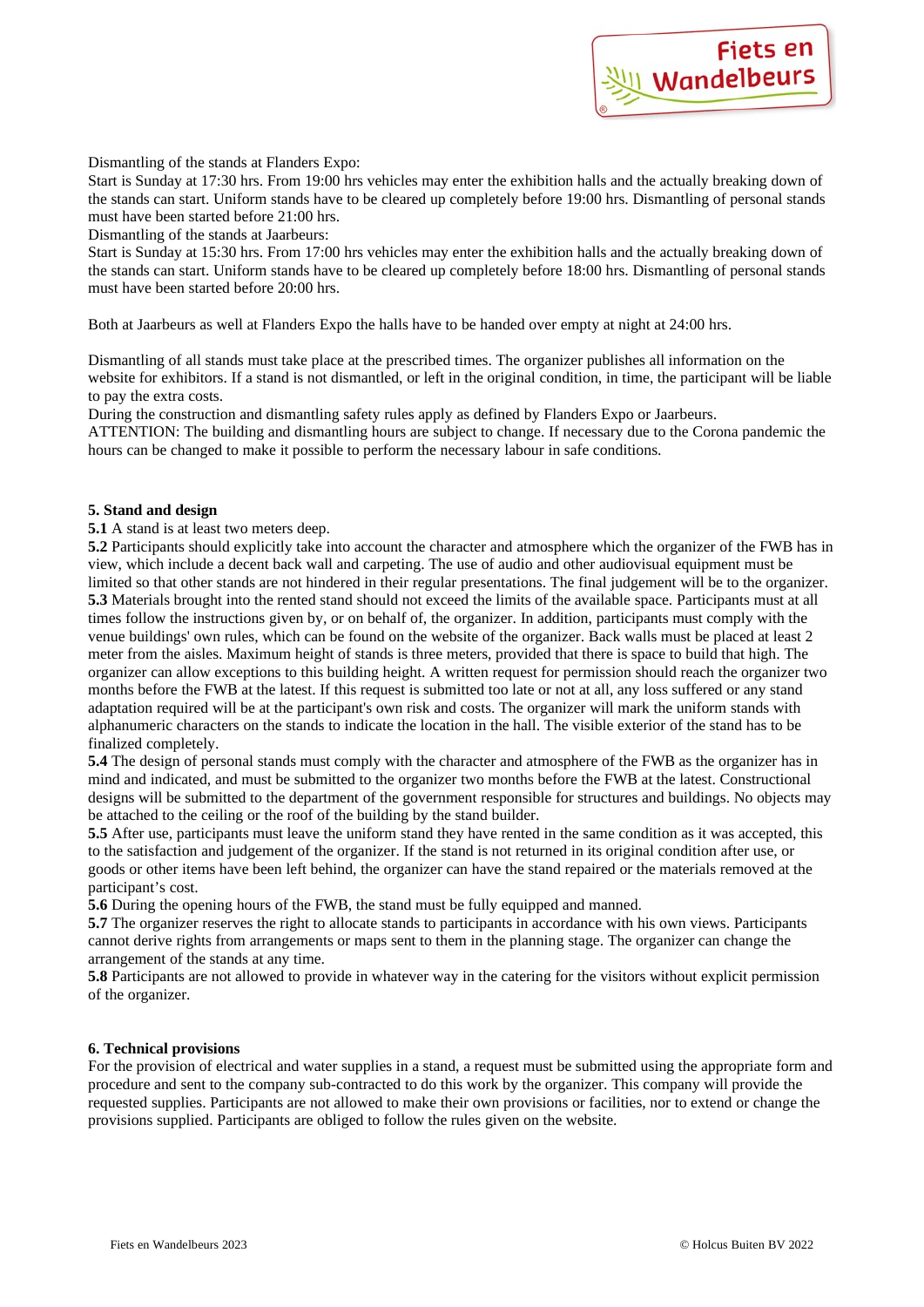

# **7. Payment**

**7.1** Participants must pay the rental costs of the stand within 21 days after the invoice date. If the invoice date is less than 21 days before start of the FWB, then at the latest on the day before the start of the building. The invoice will be sent to you on receipt of your signed registration form.

**7.2** If the payment is not made when due, the participant forfeits the right to take part in the FWB. However, the participant is still contractually bound to pay the rental costs when this occurs.

**7.3** Provisions requested after submission of the registration form will be invoiced later. The payment applies to the same conditions as stated in 7.1, unless the invoice is received after the event. These must be paid also within 21 days. **7.4** Prices can also be changed after an offer has been made, if this is necessary due to external price-determining circumstances. Prices are only final at the time of invoicing. No rights can be derived from previous publication of prices in printed expressions, via online media. or prior telephone or electronic communication. The organizer also has the right to pass on interim price changes in the event of overdue payment of an invoice.

## **8. Cancellation**

A participant can only cancel his/her registration by sending a letter of cancellation to the organizer by registered mail. The date of the postmark will be taken as the cancellation date. Cancellation costs due are:

- when cancelled within 14 days upon receipt of invoice and at the latest 16 weeks before the stands will be erected: 50% of the total amount plus VAT. For FWB Belgium this is October 26, 2022, for FWB Netherlands this is November 01, 2022

- when cancelled at the latest 12 weeks before the stands will be erected: 75% of the total amount plus VAT. For FWB Belgium this is November 23, 2022 and for FWB Netherlands this is November 29, 2022.

- when cancelled on or after these dates: 100% of the total amount plus VAT.

For cancellations and changing the registration because of the Corona pandemic, see Article 15.

# **9. Liability**

**9.1** All participants are liable for damages suffered by the organizer or third parties as a result of their participation in the FWB.

**9.2** The organizer cannot be held liable for damage to or loss of goods during the FWB, the preparation phase and the dismantling period.

**9.3** The organizer cannot be held liable for damages caused by visitors to the FWB.

**9.4** The organizer cannot be held liable for damage or physical injuries resulting from a defect in the construction of the stand or the provisions therein.

### **10. Insurance**

The participants must have third party (public liability) insurance for the duration of the FWB, including the periods of time needed for building up and dismantling of the stands.

# **11. Special Offers**

Special offers during the FWB may only be made on products or services for the 2023 season. Products, services and promotional material can only be offered to visitors within the borders of the rented stand. In view of the informative character of the event, participants can offer only one product or service at a discount. More discounts are not allowed. If the above mentioned conditions are not met, the organizer can remove the special offer from the stand. The organizer has the right to set rules that participants are obliged to follow.

### **12. Dissolution and default**

**12.1** In the event of complete or partial non-compliance with the above, the organizer has, after having given a verbal warning, the right to end the agreement with immediate effect. This will then result in a withdrawal of the participant from the FWB with no rights to restitution of (part of) the rent or any other compensation. The organizer also has the right to ban the participant from future events.

**12.2** When a participant is engaged in (promoting) other activities than those stated in the registration form, the organizer has the right to remove the products or services concerned, if not the participant, from the FWB. The participant has no right to restitution of (part of) the rent or any other compensation.